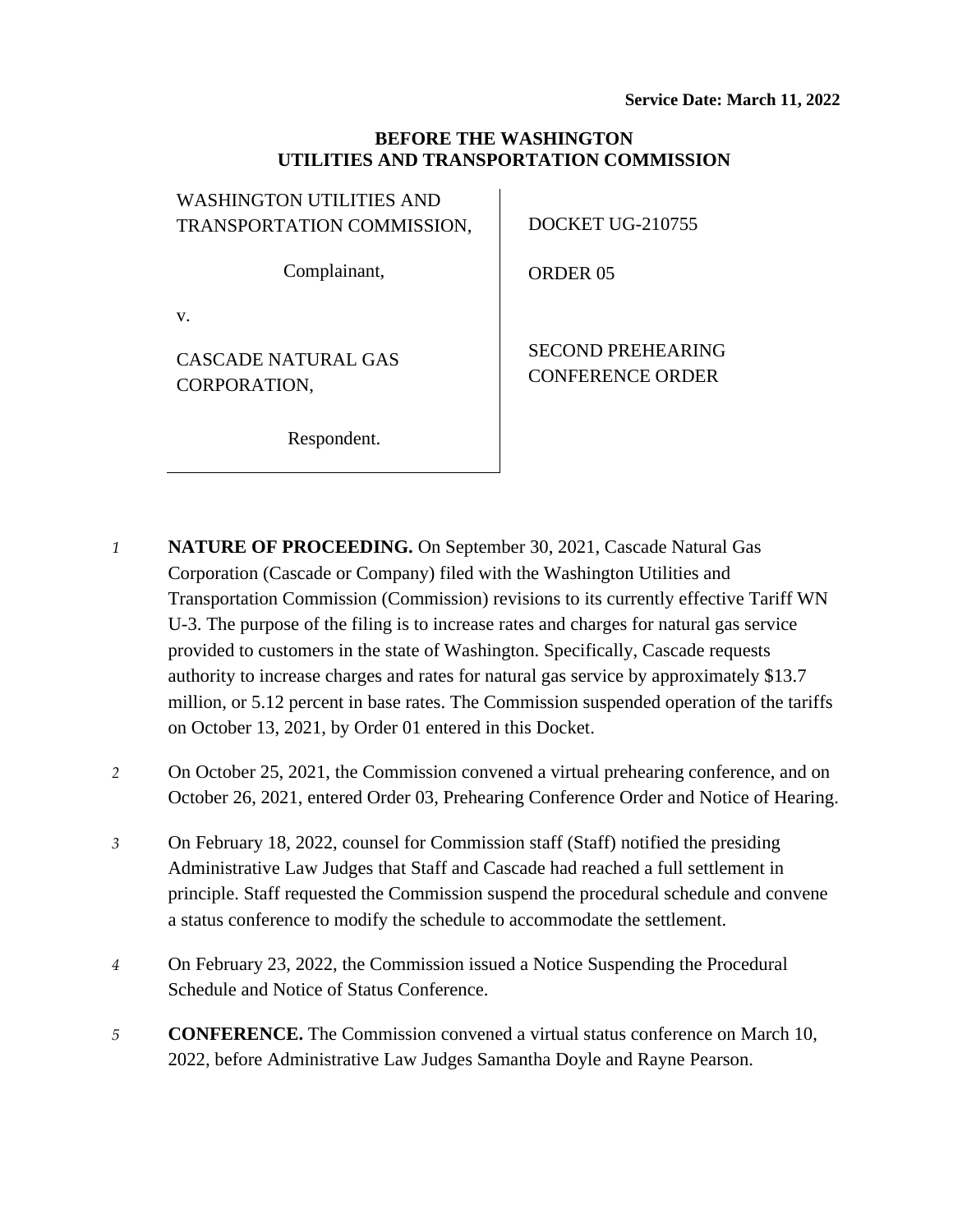- *6* **APPEARANCES.** Counsel for all parties made appearances. Contact information for the representatives of each party is attached as Appendix A to Order 03.
- *7* **PROCEDURAL SCHEDULE.** Staff and Cascade (Settling Parties) presented a proposed procedural schedule at the status conference. Public Counsel, the Energy Project, and the Alliance of Western Energy Consumers (Opposing Parties) proposed an alternative schedule. The Commission adopts a hybrid of the two schedules as described below.
- *8* First, the Opposing Parties explained that they remain unaware of the terms of the settlement and expressed frustration that the Settling Parties have not provided a term sheet describing their agreement. The Opposing Parties thus request a settlement filing deadline of March 17, 2022, to provide adequate time for the parties to review and respond to the agreement. The Settling Parties, and particularly Staff, requested a deadline of March 24, 2022, to file the settlement and supporting documents to provide adequate time for Staff to perform its review and for the Settling Parties to resolve any final details.
- *9* We agree with the Opposing Parties that due process considerations weigh in favor of requiring the Settling Parties to file a term sheet describing the terms of the settlement in advance of filing the settlement agreement and supporting documents, particularly considering Staff's request for additional time. Accordingly, we require the Settling Parties to file a settlement term sheet by March 15, 2022, to allow the Opposing Parties to begin preparing their responsive testimony. We require the Settling Parties to file the settlement agreement and all supporting documents, including fully functional exhibits for revenue requirement, rate spread, and rate design by March 22, 2022. Together, these requirements and deadlines strike an appropriate balance between the Opposing Parties' need to prepare responsive testimony and Staff's need to review, finalize, and support the settlement.
- *10* Second, the Opposing Parties propose a response testimony filing deadline of April 25, 2022, and the Settling Parties propose a deadline of April 22. All parties propose a rebuttal testimony deadline of May 2. We adopt the Opposing Parties' proposal and require responsive testimony to be filed by April 25, 2022, to provide the Opposing Parties adequate time to review and respond to the settlement. We also require the Settling Parties to file joint rebuttal testimony and adopt the proposed filing date of May 2. All other deadlines leading up to the hearing date adopted in Order 03 remain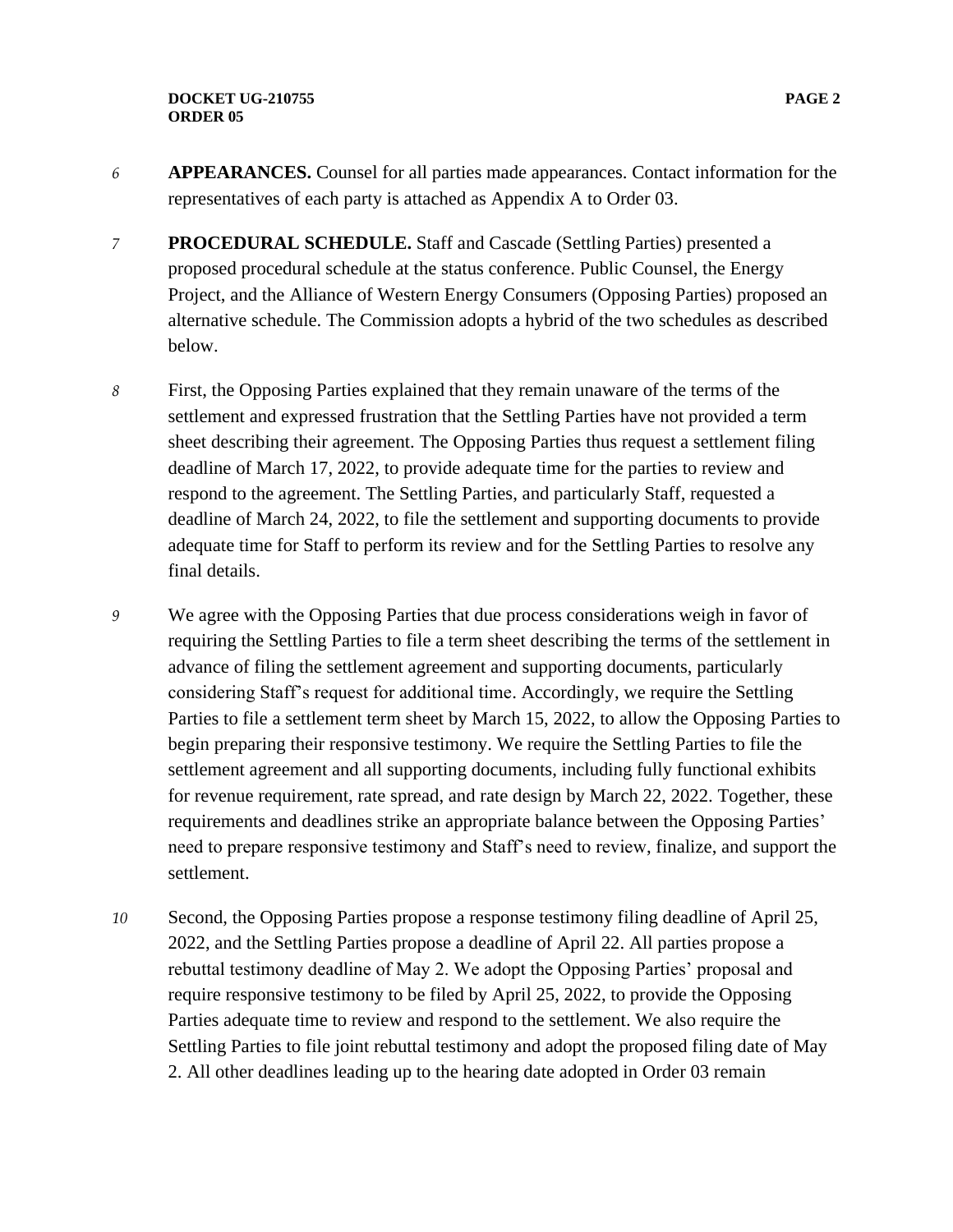- *11* The revised procedural schedule is attached to this Order as Appendix A.
- *12* **PARTICIPANT FUNDING AND PROCEDURAL SCHEDULE.** The Commission adopts the filing deadline proposed during the status conference for participant funding requests. Participating organizations seeking a fund grant must file a Request for Case Certification (Request) and Notice of Intent to Request a Fund Grant (Notice) by 5 p.m. on Friday, March 18, 2022. Any party that files a Request and Notice prior to that date may amend its filing up until the deadline on March 18.
- *13* The Commission determines that each participating organization should be required to file with the Commission its proposed budget 30 days after the Commission issues a decision on its Request and Notice. The Commission incorporates these deadlines into the revised procedural schedule in Appendix A.
- *14* **NOTICE TO PARTIES: A party who objects to any portion of this Order must file a written objection within ten (10) calendar days after the service date of this Order, pursuant to WAC 480-07-430 and WAC 480-07-810. The service date appears on the first page of this Order, in the upper right-hand corner. Absent such objection, this Order will control further proceedings in this docket, subject to Commission review.**

Dated at Lacey, Washington, and effective March 11, 2022.

WASHINGTON UTILITIES AND TRANSPORTATION COMMISSION

/s/ *Rayne Pearson* RAYNE PEARSON Administrative Law Judge